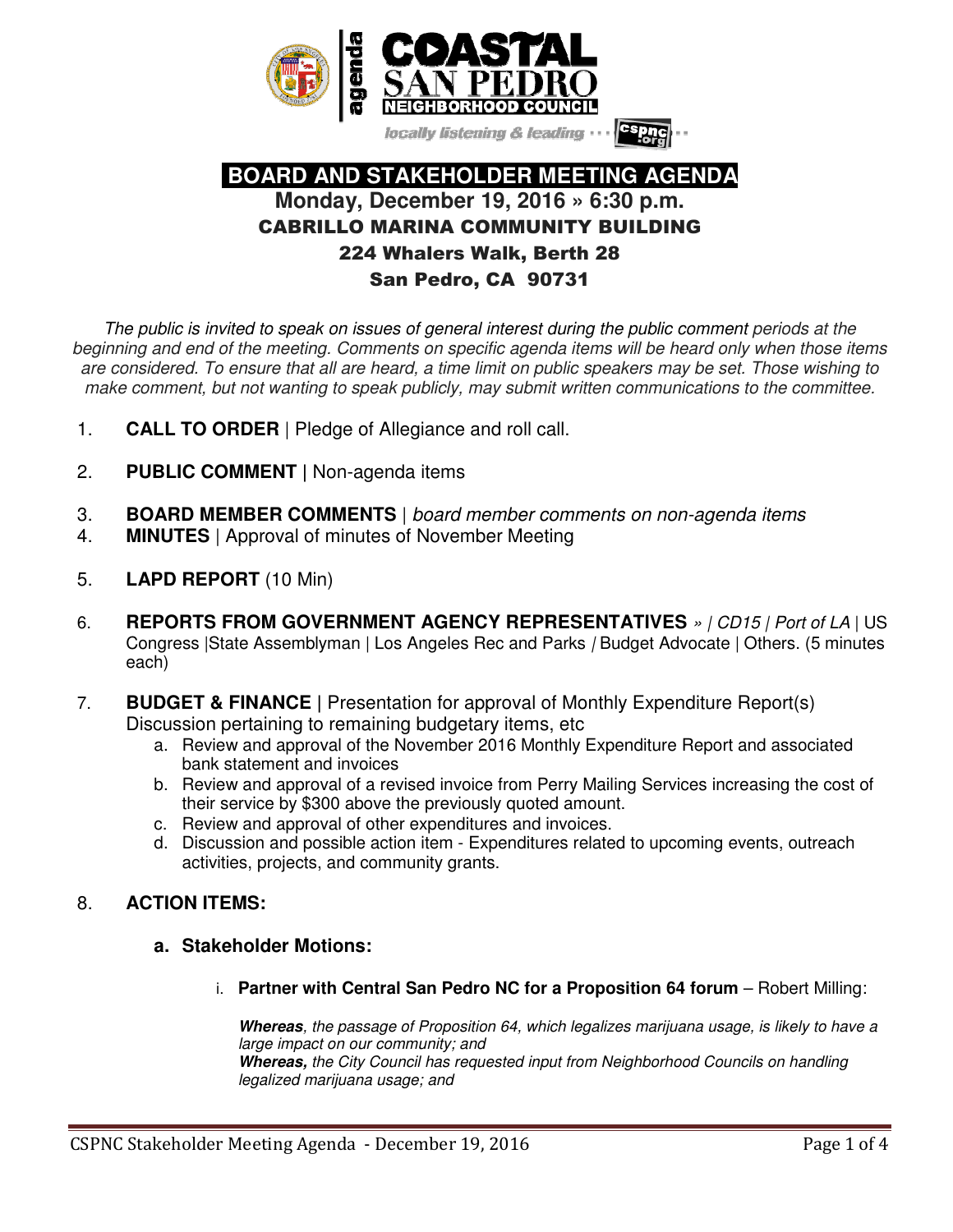**Whereas,** *we recognize the importance of having a balanced and public dialog to ensure that stakeholders have full opportunity to contribute to Neighborhood Council responses on this issue; and*

**Whereas***, the Central San Pedro Neighborhood Council is offering to provide a public forum on forming Neighborhood Council positions advising the City on its handling of Proposition 64;*  **Therefore be it resolved***, that the Coastal San Pedro Neighborhood Council shall partner with Central San Pedro Neighborhood Council to hold a public forum on Proposition 64 issues and shall provide funds not to exceed \$200 to support that forum.* 

# b. **Selection Committee Motions:**

# i. **Selections: Neutral Third Party –** *Dean Pentcheff:*

*Resolved, the Coastal San Pedro Neighborhood Council shall appoint a Neutral Third Party (NTP) to oversee the 2017 Selection process.*

#### ii. **Selections: Choice of Selection date and venue** - *Dean Pentcheff:*

*Resolved, based on recommendations from the 2017 Selection Committee, the Coastal San Pedro Neighborhood Council shall select a date and a venue for the 2017 Selection.*

#### iii. **Selections: Choice of means of verifying stakeholder status for candidates and voters in the 2017 Selection -** *Dean Pentcheff*:

*Resolved, the Coastal San Pedro Neighborhood Council shall choose whether to use selfaffirmation or documentation to verify voter status for* **voters** *in the 2017 Selection; and Resolved, the Coastal San Pedro Neighborhood Council shall choose whether to use selfaffirmation or documentation to verify voter status for* **candidates** *in the 2017 Selection. (See attachment (Neighborhood Council Election Acceptable Forms of Documentation)*

### **c. Feedback and final reading of the Coastal San Pedro Neighborhood Council meeting dates and times for 2016–2017**

**Whereas***, the Coastal San Pedro Neighborhood Council affirms its desire to include input from the broadest possible range of stakeholders by reasonably accommodating requests for particular meeting times and dates;* 

**Therefore be it resolved,** *the Board and committees of the Coastal San Pedro Neighborhood Council (CSPNC) shall respect reasonable requests from Board and committee members for accommodation to change meeting dates; and* 

**Be it further resolved,** *the CSPNC shall adopt the following tentative calendar for Board and Agenda meetings (which includes accommodations for Federal and State holidays) and shall invite public comment prior to the next Board meeting regarding date adjustments to accommodate other public events; and* 

**Be it further resolved***, at its next Board meeting, CSPNC shall consider public comment on date adjustments and adopt a final Board and Agenda meeting calendar.* 

#### *Coastal San Pedro Neighborhood Board and Agenda Meeting Calendar for 2016–2017*

*Monday 14 Nov 2016 Agenda Meeting Monday 21 Nov 2016 6:30pm Board Meeting Monday 12 Dec 2016 Agenda Meeting Monday 19 Dec 2016 6:30pm Board Meeting Monday 09 Jan 2017 Agenda Meeting Monday 23 Jan 2017 6:30pm Board Meeting [16 Jan = Martin Luther King, Jr. Day] Monday 13 Feb 2017 Agenda Meeting Monday 27 Feb 2017 6:30pm Board Meeting [20 Feb = Washington's Birthday / President's Day] Monday 13 Mar 2017 Agenda Meeting Monday 20 Mar 2017 6:30pm Board Meeting*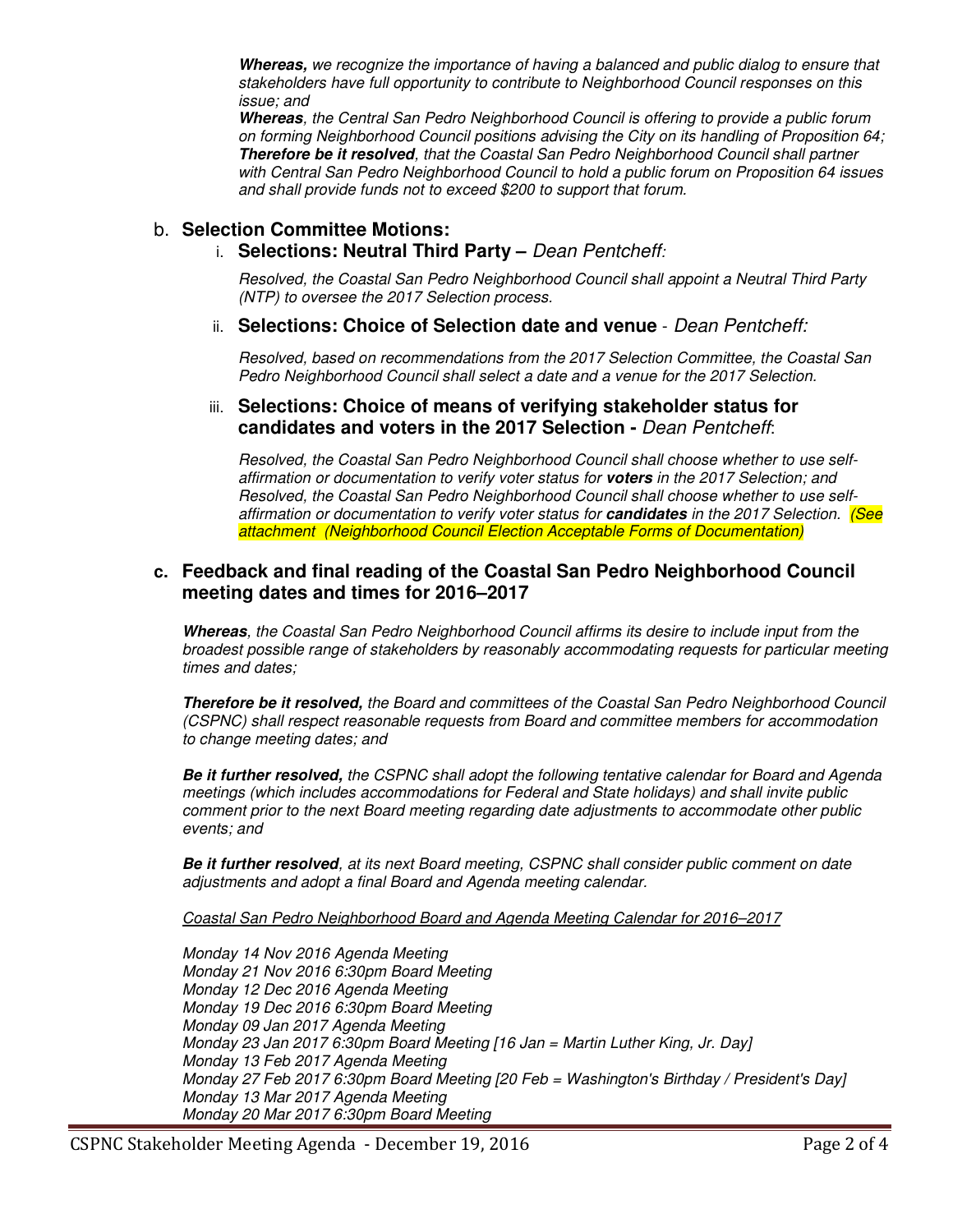*Monday 10 Apr 2017 Agenda Meeting Monday 17 Apr 2017 6:30pm Board Meeting Monday 08 May 2017 Agenda Meeting Monday 15 May 2017 6:30pm Board Meeting Monday 12 Jun 2017 Agenda Meeting Monday 19 Jun 2017 6:30pm Board Meeting Monday 10 Jul 2017 Agenda Meeting Monday 17 Jul 2017 6:30pm Board Meeting* 

# d. **Rules and By-laws Committee:** Final reading and vote on Bylaws change:

## Absence Policy:

**Be it resolved***, the Bylaws of the Coastal San Pedro Neighborhood Council shall be amended by removing the text struck out and adding the text in underlined boldface: Article V — Governing Board, Section 7. Absences. If a Board Member is absent from four (4)* **two (2)** *consecutive,* **or four (4)**  *regularly-scheduled Board meetings* **during the fiscal year***, his or her seat will be forfeited.* 

### e. **First Reading: By-laws changes for elections**

**Be it resolved,** *the Coastal San Pedro Neighborhood Council (CSPNC) make changes to Bylaws in Aritcle V sections 4 and 6; Article VI, section 3 and 4; Article X, sections1 and 6; see Attachment B. These revisions will change the current one-year Board terms of office, and a selection process, to two-year Board term of office, with an election process, including consideration of executive board member terms*.

# 9. **PRESIDENTS REPORT**

# 10. **REPORTS FROM COMMITTEE CHAIRS**

- 11. **APPOINTMENT OF COMMITTEE MEMBERS, additions to committees:**
	- a. Appointment of new member to Education and Cultural Affairs Committee
- 12. **PUBLIC COMMENT |** *Non-agenda items*

### 13. **ANNOUNCEMENTS**

### 14. **ADJOURNMENT**

**For more information, please call 310-918-8650; write to CSPNC, 1840 S. Gaffey Street #34, San Pedro, CA 90731; or visit the Coastal San Pedro Neighborhood Council website at www.cspnc.org.** 

**PUBLIC INPUT AT NEIGHBORHOOD COUNCIL MEETINGS** --The public can address the Committee on any agenda item before the Committee takes an action on an item. Comments from the public on agenda items will be heard only when the respective item is being considered. Comments from the public on other matters not appearing on the agenda will be heard during the General Public Comment period. Please note that under the Brown Act, the Committee is prevented from acting on a matter that you bring to its attention during the General Public Comment period; however, the issue raised by a member of the public may become the subject of a future Committee meeting.

**THE AMERICAN WITH DISABILITIES ACT** - As a covered entity under Title II of the Americans with Disabilities Act, the City of Los Angeles does not discriminate on the basis of disability and upon request will provide reasonable accommodation to ensure equal access to its programs, services, and activities. Sign language interpreters, assisted listening devices, or other auxiliary aids and/or services may be provided upon request. To ensure availability of services please make your request at least 3 business days (72 hours) prior to the meeting by contacting the Department of Neighborhood Empowerment at 213.978-1551.

**PUBLIC ACCESS OF RECORDS** – In compliance with government code section 54957.5, non-exempt writings that are distributed to all or a majority of the Board members in advance of a meeting may be viewed at 1840 S Gaffey St, San Pedro, CA 90731, at our website: www.cspnc.org, or at a scheduled meeting. In addition if you would like a copy of any record related to an item on the Agenda, please contact the Coastal San Pedro Neighborhood Council at 310.918.8650.